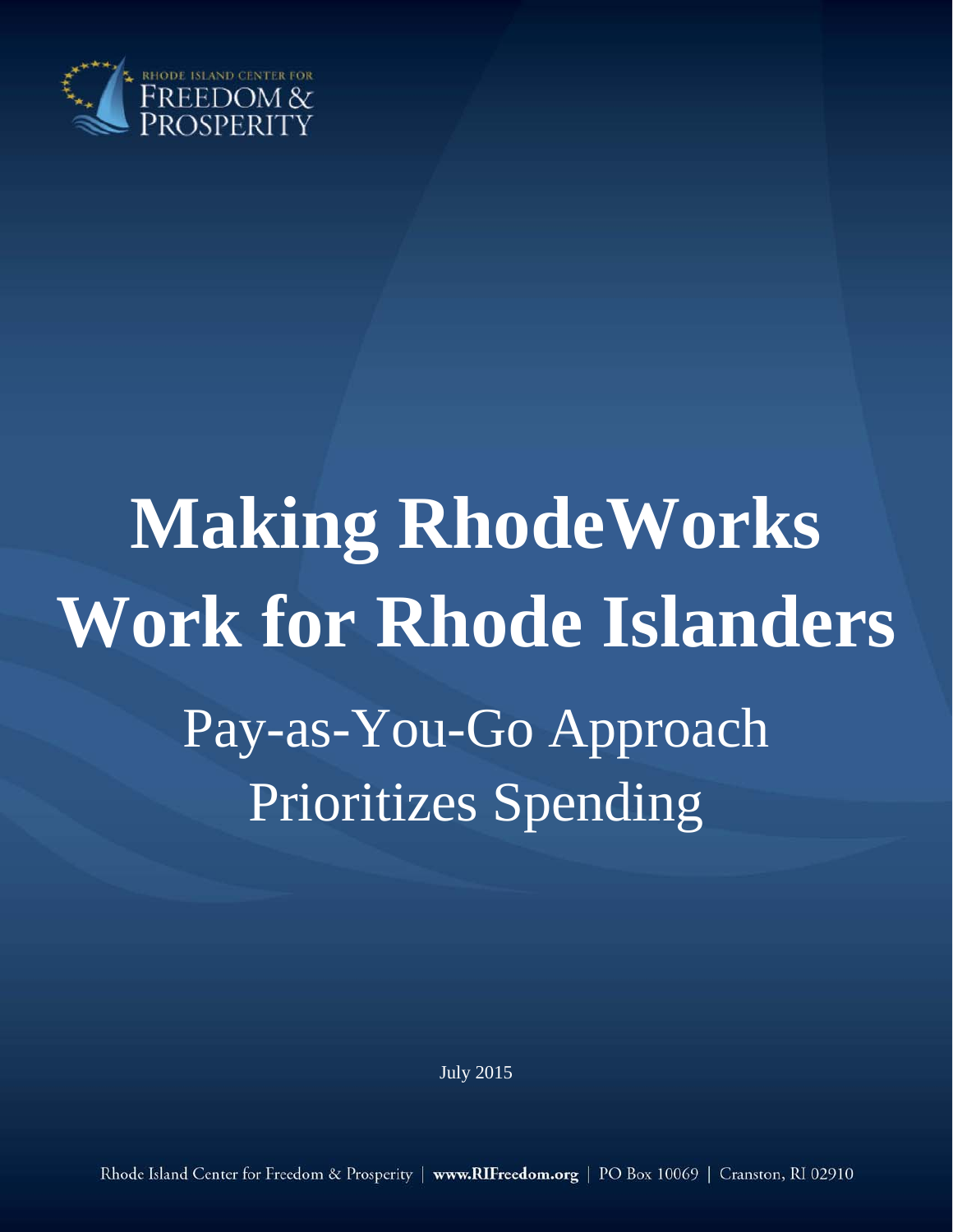

## SUMMARY

As an alternative option to fund repairs of the Ocean State's crumbling bridge and road infrastructure, a "pay as you go" approach that prioritizes current general revenue in the budget would provide budget certainty and save over half a billion dollars in wasteful, non-productive financing and overhead costs for Rhode Islanders, compared with Governor Gina Raimondo's RhodeWorks plan, which increases Rhode Island's debt burden and tolls the trucking industry to pay for it.

Specific savings that can be achieved by adopting a Pay As You Go approach include:

- \$563 million in interest costs
- \$49 million in financing debt and service reserve costs
- \$43+ million in tolling infrastructure (gantries and administration)

Cuts to corporate welfare and other non-essential spending programs can pay for the project instead. Prioritizing infrastructure spending in the state's existing budget, there would be no need to identify significant new sources of revenue that would drain money from the private sector, make Rhode Island even less competitive with our neighbors, and place unnecessary downward pressure on an already stagnant state economy.

Taxpayers also should not automatically accept the historically high cost of road and bridge repair and construction in our state.

Instead of enriching insider interests such as Wall Street financial institutions, labor unions, and large union-shop contractors, taxpayers should demand fiscal discipline and restraint by limiting the scope of the RhodeWorks project to what Rhode Islanders actually need and can afford.

From a process perspective, Rhode Islanders are fed up with non-transparent backroom deals among insiders that shut out the voice of the public. Few details of the plan's financials have been released. It is also questionable from a constitutional and ethical point of view whether or not a bond of this magnitude can be, or should be, authorized without a vote of the people.



## **Two Approaches to Funding**

*RhodeWorks costs more than twice as much for the same amount of infrastructure work.*

1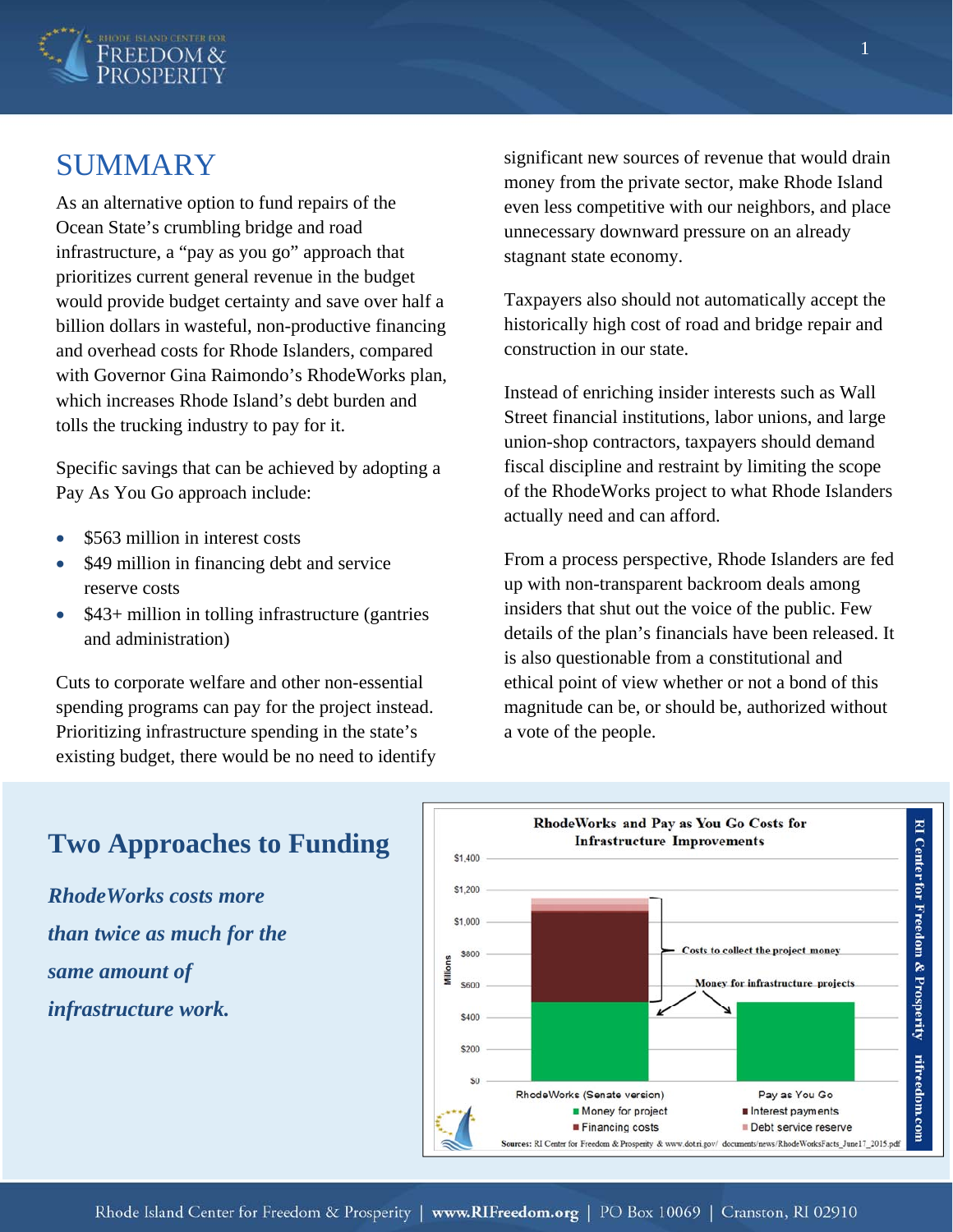

# AN ALTERNATIVE WAY OF LOOKING AT FUNDING

Gov. Gina Raimondo has proposed a major project to improve Rhode Island roads and bridges, which few Rhode Islanders question should be a major priority for our state. The Rhode Island Center for Freedom and Prosperity agrees a change in priorities to emphasize core government functions, like infrastructure, is much needed. Although efficiencies could surely be found within the Department of Transportation (DOT) and the state Turnpike and Bridge Authority, more money will have to be found for those departments to catch Rhode Island up to where it needs to be.

The critical question for Rhode Island is: What is the most cost-efficient method to pay for the \$500 million or so in additional infrastructure spending needs? The governor's "RhodeWorks" solution relies on a so-called "trucker toll" to generate new revenue to finance a bond to pay for the construction work.

The Center believes that, to make this project a priority, the state should find a way to pay for it with general revenue as much as possible —a payas-you-go (PAYGo) solution. Less-essential spending programs should be deprioritized via cuts or outright elimination.

In general, direct user fees like tolls — as the governor has proposed —are preferable from an economic and fairness point of view, versus funding road improvements through broad-based increases in, say, the sales tax. User fees tie the cost of services to those who most benefit from them. If users, like trucking companies, pay for the fees by increasing their prices for products that are ultimately marked

up in other states, tolls could create a net gain in money coming to the state. However:

- Trucking companies are competing in a national and global market. If driving trucks through Rhode Island puts them at a competitive disadvantage, shippers might find alternate routes, reducing revenue to the state. Because that revenue was the pretense for taking on a large amount of debt without voter approval which is what "revenue bonds" allow shortfalls could turn into shortcuts to unapproved debt payments.
- Because the rationale for a user fee is that the person paying it uses the service, such fees have the potential to expand until everybody who uses the service pays the fee. In the case of truck tolls, it could soon include passenger cars.
- In a state that is already struggling under a high tax burden, the fairness of user fees can become a rationalization: Having exhausted the local tax base, government is simply adding new ways to take money from people. Therefore, user fees should generally be matched by reductions in broad-based taxes.

All three of these points lead the Center to the conclusion that the goal for Raimondo's "RhodeWorks" program should be to fund it entirely with existing state funds. As a separate matter, if policymakers believe that user fees are a better way to fund infrastructure, they should reprioritize their spending and reduce other taxes.

Such a decision would have to take full account of the transition. In this case, building an entire new infrastructure of physical gantries to collect tolls (not to mention related administration) is projected to cost \$43 million. That is nearly a full year's worth of infrastructure improvements if the state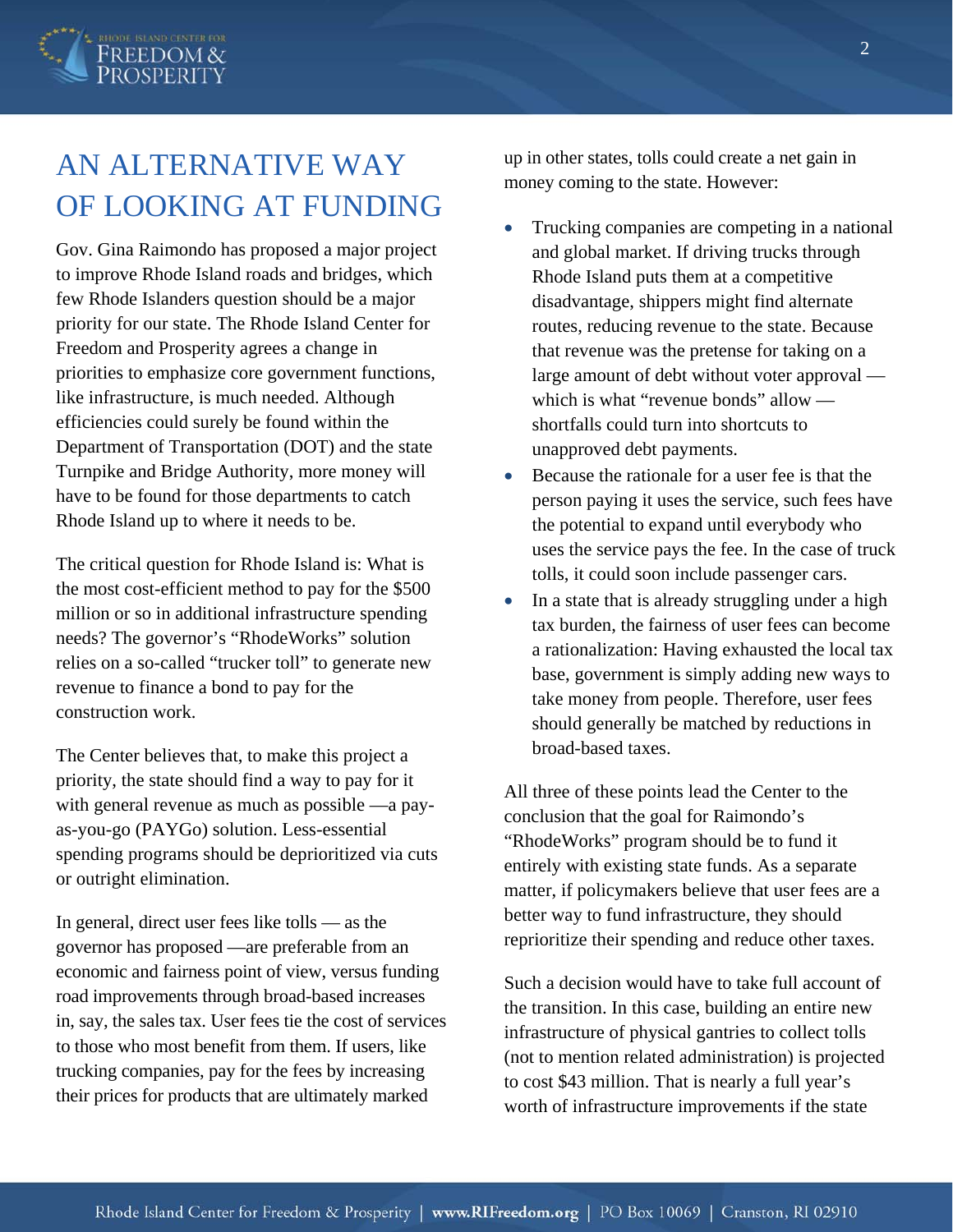

were to, instead, commit to finding \$50 million per year to add to its funding. If the goal is to upgrade bridge and road infrastructure in general, paying for a new toll-collection infrastructure is unwise and wasteful spending that adds nothing to the quality of the state's services.

Policymakers also must consider that the ability of people to move around our state is one of its greatest assets. Even if initial toll amounts are minimal, they can make a difference to driver's habits, and if people feel as if they're being hit with a toll at every turn, they'll stop moving around as much. It would be impossible to quantify this asset to budgetary standards, but budget officials should make some estimate.

With respect to the RhodeWorks plan for new debt, the high interest costs on a bond of this size would enrich Wall Street financial institutions without providing any benefit to the Rhode Islanders who will be asked to pay the high interest costs. The \$563.1 million in projected interest payments more than doubles the cost of the project with no added benefit to Rhode Islanders whatsoever.

Additionally, the \$10.4 million in financing costs and \$38.5 million in debt service reserves are unnecessary costs representing nearly another full year of infrastructure funding. As the Center reported in 2014, the government of Rhode Island already imposes one of the highest debt-interest burdens in the country on its people, $<sup>1</sup>$  and the state</sup> should not burden the private sector with an even larger debt obligation.

Finally, Rhode Islanders also should not accept the projected price tag for this project. With one of the highest per-mile costs for road maintenance in the nation, $^{2}$  state leaders and lawmakers should reform

some of the exorbitant project labor agreement (PLA) provisions that dramatically increase the cost of such public works projects. They are little more than blatant special interest union handouts.

The overall relationship between the DOT and the construction union must be examined. Former state Attorney General, Arlene Violet, in a June 1 opinion piece in *The Valley Breeze*,<sup>3</sup> questioned why the DOT continues to pay top dollar for substandard work, citing non-compliance with road standards, failing to man weigh-stations, and funding cost-overrun after cost-overrun.

In the coming months, the Center will provide additional research and ideas about areas of potential savings within the state budget. This policy brief provides a general case that a more cost-efficient approach exists to upgrading the dismal condition of our state's roads and bridges.

# A SUPERIOR APPROACH

A more fiscally sound and less risky approach to funding upgrades to the state's bridges and roads would be to pay for the project through disciplined budget cuts, augmented with sensible user fees if they are necessary in order to get the proposal over the finish line. This alternative approach would result in zero interest costs and minimal, if any, "new" infrastructure costs. *More important, this approach provides almost 100% budget certainty.* 

The governor's plan risks far too much on nonspecific and unproven toll revenue projections, includes hundreds of millions in interest costs, and creates the need to fund a new statewide gantry and administration structure. Given that Rhode Island has no valid experiential data to be able to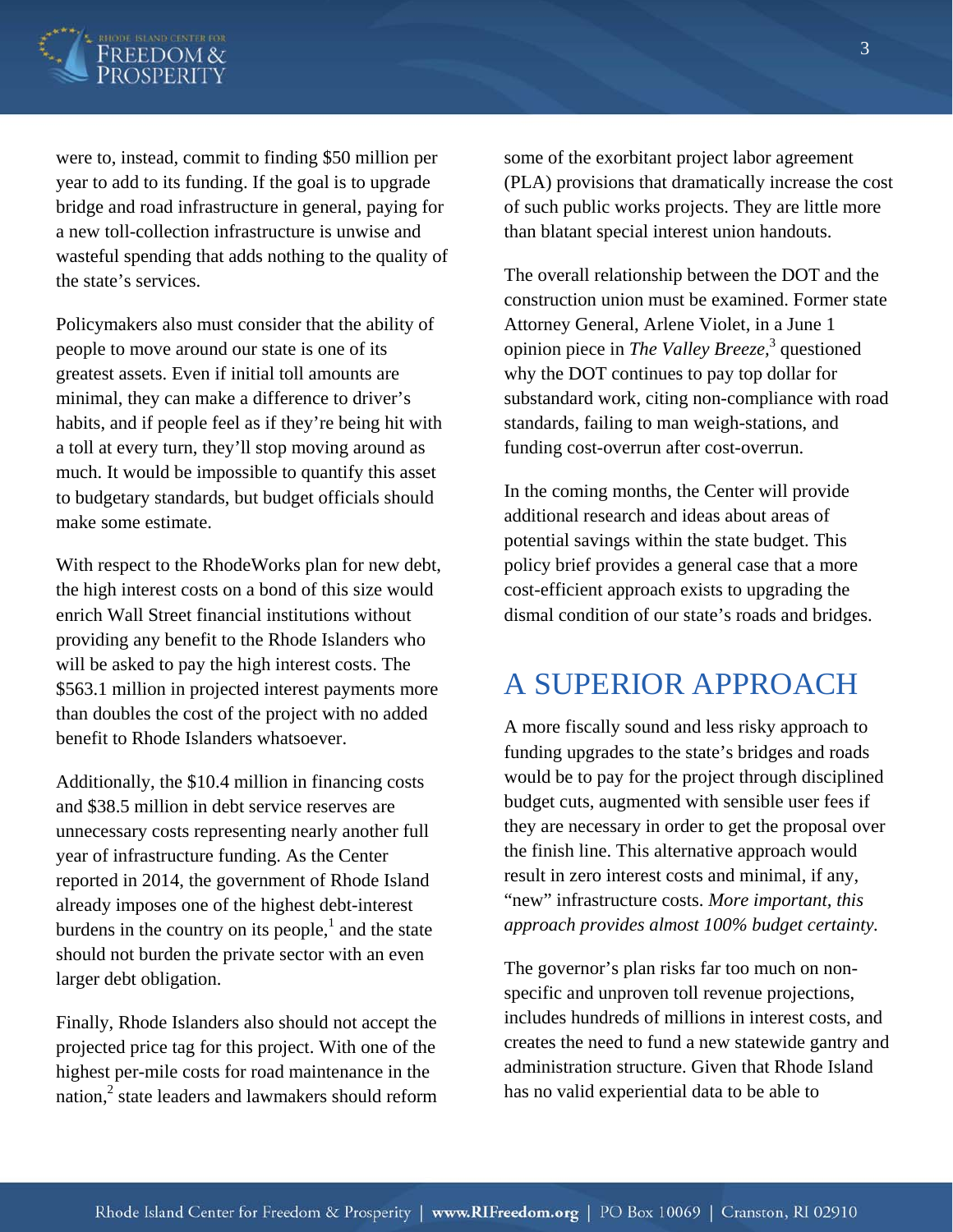

accurately predict future tolling revenue, a number of obvious questions require answers:

- What if toll revenue does not meet projections? Would taxpayers be on the hook?
- Does this tolling revenue uncertainty provide enough constitutional cover to classify the proposed debt as a "revenue bond" that can be adopted without voter approval? Or is this just more debt that taxpayers have a "moral obligation" to pay one way or another?

The last thing the Ocean State needs right now is another public embarrassment or more costly litigation concerning the constitutionality of massive non-voter-approved borrowing.

All combined, the uncertainties around revenue, expense, and constitutionality make this option far too speculative for Rhode Island taxpayers and infrastructure users.

## Fund RhodeWorks with Budget Cuts

In order to self-fund the proposed \$500 million in additional road and bridge spending over the next 10 years, about \$50 million per year would need to be either saved in some other part of the budget, raised in new revenue, or some combination of the two.

#### **Reduce Corporate Welfare**

One obvious budget area that should be considered for cuts is handouts to major corporations and other crony insiders. Not only would such cuts be prudent budget measures, but outside of insider circles, they would be highly popular.

Recently, the state of Michigan had a similar debate. In one public survey, two-thirds (66%) of respondents preferred spending "economic development" dollars on roads, while only one in five (20%) supported continued subsidies to businesses.<sup>4</sup> Alone, the following three specific examples of potential corporate welfare savings would raise \$61.5 million:

- \$12.5 million in fiscal year 2016 payments for 38 Studios bonds. Rather than taking on hundreds of millions of dollars in new debt on which voters will have no say, the state should use money that would otherwise go toward paying for old debt on which voters had no say.
- \$44.2 million FY16 in economic development spending. As a finance professional, the governor recommended an elaborate refinancing plan to free up more than \$80 million in up-front money during the next two years. The great majority of that money is slated for projects that the Center would characterize as corporate welfare. In the first year, the total is \$44.2 million in credits, subsidized funds, and slush money.
- \$4.8 million in motion picture tax credits. Rhode Island must honor credits already promised, but eliminating handouts to film companies would save money in future budgets, creating slack for reinvestment in roads and bridges.

#### **Spotlight on \$pending**

Last year, for Governor Lincoln Chafee's final budget, the Center released its "Spotlight on \$pending" report,<sup>5</sup> which suggested almost \$225 million in spending reductions that the state government could return to taxpayers through tax cuts or redirect to higher priorities. In that budget year, the budget ultimately approved by the General Assembly utilized 25% of the report's suggestions, but there is plenty of room remaining.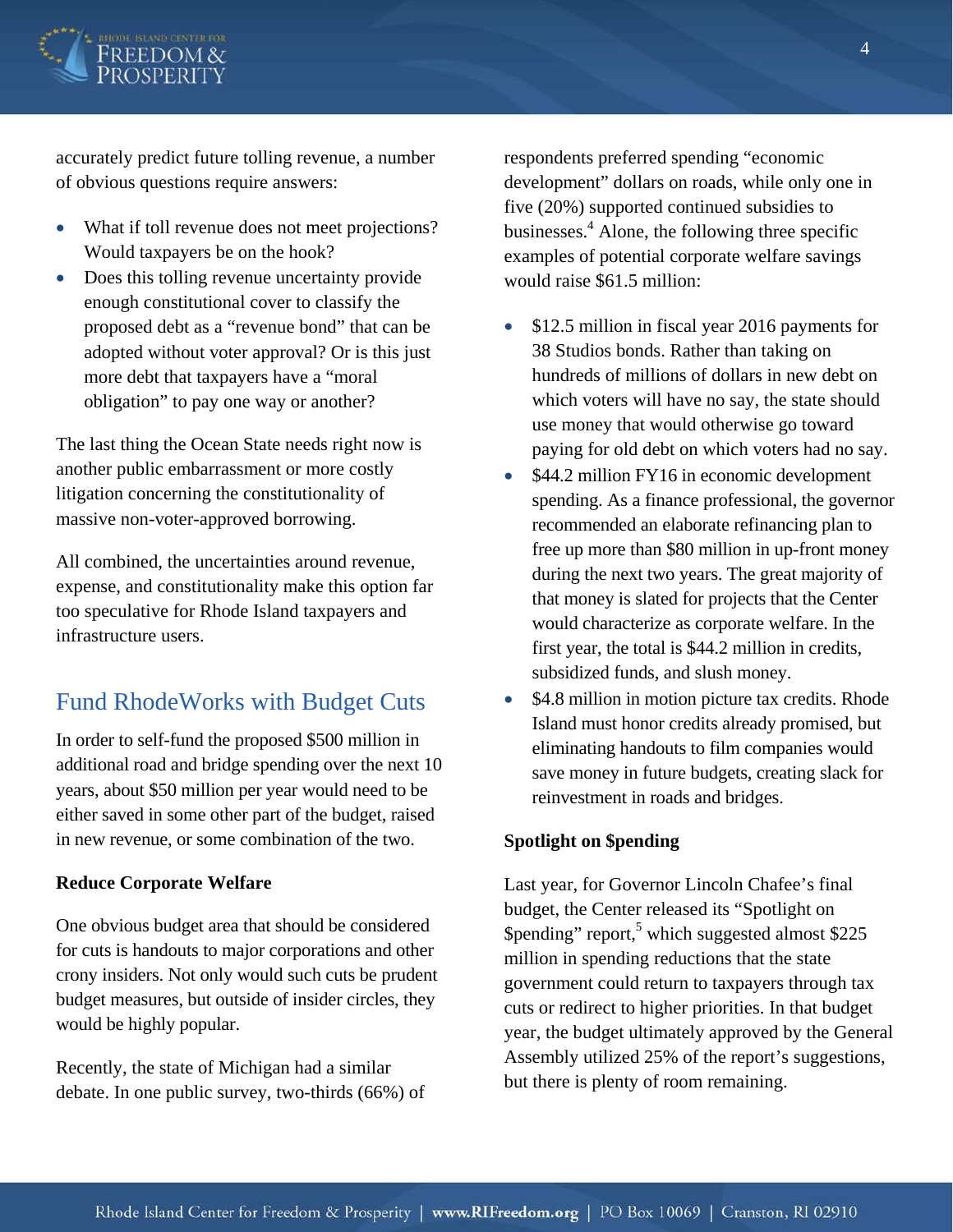

Reduction or elimination in the following specific areas, totaling \$36.7 million in FY16, could be redirected toward the higher-priority RhodeWorks:

- HealthSource RI (\$2.4 million)
- House and Senate legislative grants (\$2.3 million)
- Community service legislative grants (\$9.6 million)
- Governor's Workforce Board (\$10.3 million)
- State Council on the Arts (\$1.5 million)
- Film & Television Office (\$325,291)
- Historical Preservation and Heritage Commission (\$1.4 million)
- Library aid for wealthy communities (\$2.9 million)
- Office of Management and Budget (\$1.7 million)
- Convention Center Authority (\$4.3 million)

In many areas, the change would simply be a matter of reprioritizing the state's approach to economic development. The state government already takes too much money out of the local economy; taking more for the sake of infrastructure in order to achieve the same end assumes that government agents will be better at investing Rhode Islanders' dollars than the individuals and private organizations who earned it. The evidence is quite the opposite.

"Spotlight on \$pending" also includes regular areas of savings in operations, personnel, and overreach. The Center will be updating the numbers in the future, but our expectation is that *\$75 million* in annual savings would be easy to achieve.

In total, the budget cuts outlined very simply above would produce up to *\$168.4 million in savings.* Some of the specific items are one-time

expenditures, but the most are ongoing expenses, so even choosing about half of them would produce more than the \$50 million needed per year to improve Rhode Island's bridges and roads.

> **The Math of Two Approaches to Infrastructure Improvement**

|                      | <b>RhodeWorks</b> | Pay as        |
|----------------------|-------------------|---------------|
|                      | (Senate version)  | You Go        |
| Money for project    | \$500 million     | \$500 million |
| $(10 \text{ years})$ |                   |               |
| Payments (10)        | $$1,155$ million  | \$500 million |
| years)               |                   |               |
| Interest payments    | \$563 million     | \$0           |
| Financing costs &    | \$49 million      | \$0           |
| reserves             |                   |               |
| Toll gantries $\&$   | \$43 million      | \$0           |
| facilities           |                   |               |
| Costs passed on to   | Yes               | N٥            |
| consumers            |                   |               |

**Sources:** RI Center for Freedom & Prosperity & www.dot.ri.gov/ documents/news/RhodeWorksFacts\_June17\_2015.pdf

## More-Sensible Revenue Options

Politics and the status quo being what they are in Rhode Island, budget cuts are difficult to come by without increases in revenue elsewhere (if only to create the impression that the solution is "reasonable" or "balanced"). If policymakers cannot see their way clear to improving the lives of all Rhode Islanders through improved infrastructure without attempting to raise taxes or fees here and there, the Center suggests that user-type fees that don't require the purchase of expensive infrastructure should be considered, such as: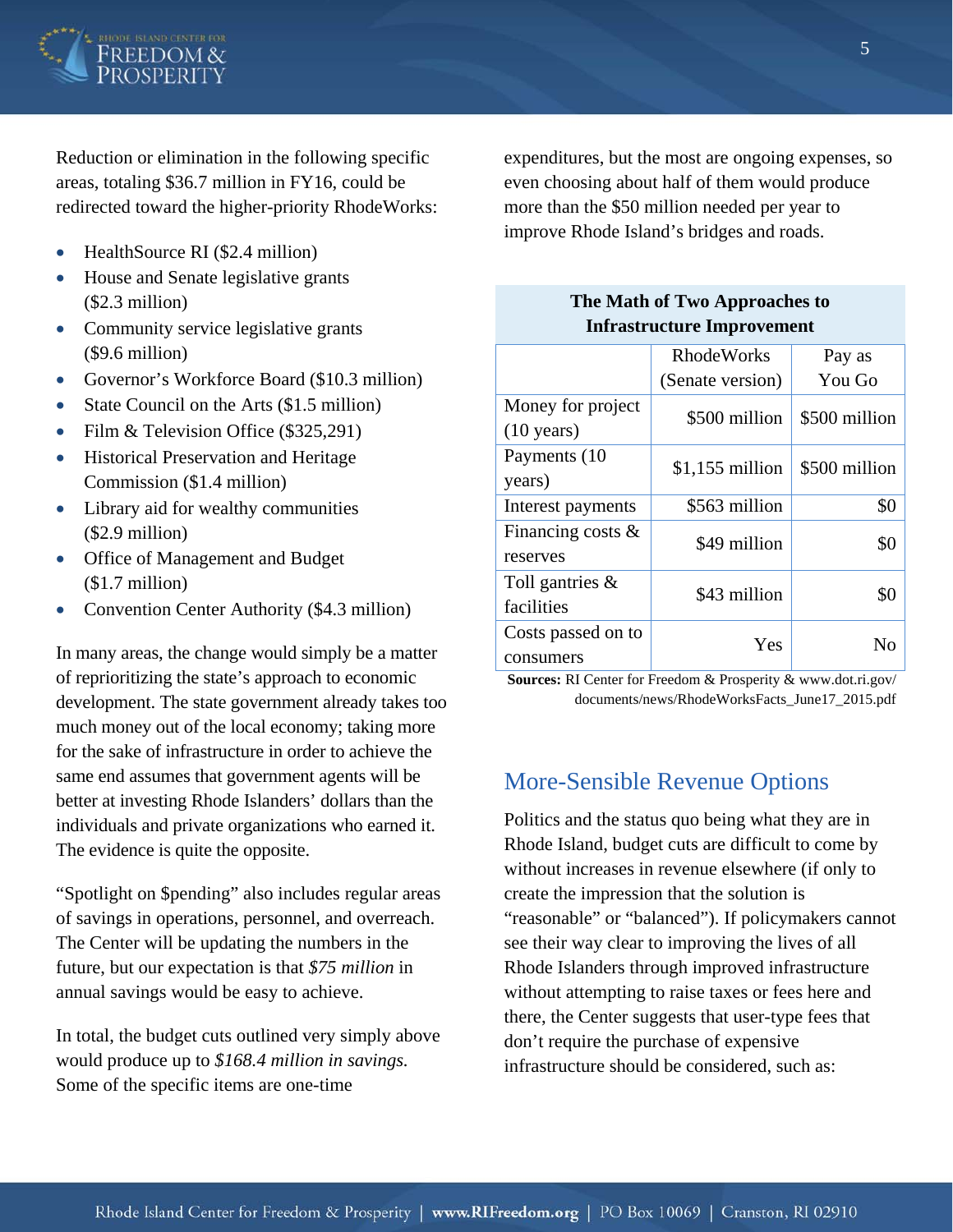

- Increase gas tax 3 cents for \$12 million per year. There are downfalls to this approach. Rhode Island's state gasoline tax is already 8 cents higher than Connecticut's and 9 cents higher than Massachusetts's, meaning there is little (if any) room to increase this tax and remain competitive with our neighbors, especially in a small state in which residents can easily drive a few miles to cross a border, securing lower-cost fuel.<sup>6</sup> Such an increase would undoubtedly harm border businesses in the Ocean State.
- Acknowledging their responsibility to contribute to the maintenance of the state's bridge and road infrastructure, the RI Trucking Association has publicly signaled that its members are open to some new revenue options generated by the trucking industry that would negate the need for tolling. Such options could include increased on trucker registration fees and/or an increased diesel gas tax.

## A Note on GARVEE Bonds

The Senate's version of RhodeWorks also includes a "refinancing and restructuring" of the state's Grant Anticipation Revenue Vehicle (GARVEE) bonds. These bonds, which initially added \$801.0 million to the state's total debt, are another variation of revenue bonds that do not require voter approval.

The anticipated revenue, in this case, comes from the federal government, although the bonds and the federal grants are separate. The federal grants are approved independently of the debt, meaning that (on the plus side) the revenue is not dependent upon the bonds and (on the negative side) that the state is responsible for paying the debt whether it receives federal funding or not.

Under the current plan, the state will finish repaying the bonds in 2021, after which its bill for debt service will fall by approximately \$50 million per year. Under the Senate's plan, the state would reduce its annual payments by about \$20 million but continue paying through 2025. At the end of the process, the refinancing will wind up costing Rhode Island \$15 million more than simply paying the debt off on schedule.

This money is not included in the plan comparisons above because there does not appear to be any reason it cannot be done either way, if the state so chooses. That said, the Center advises *against* this funding strategy.

The RhodeWorks project is designed to bring the state's roads and bridges to a nearly sufficient condition within 10 years. It makes no sense to spend another \$15 million on financing *within that 10-year period* just to move some of the money up front, especially when there is so much opportunity for savings within the budget as it currently exists.

Indeed, in the final four years of the RhodeWorks project (assuming it runs through 2025), paying off the GARVEE bonds on time will free up \$200 million in the later years.

### Spending Federal Funds Wisely

The RhodeWorks proposal also includes \$400 million from the federal government's New Start program.<sup>7</sup> Little information has been published on the proposed uses of this money. Official documents note that it would be for "public transit," with some connection, perhaps, to a dedicated bus lane as part of "the 6/10 interchange reconstruction."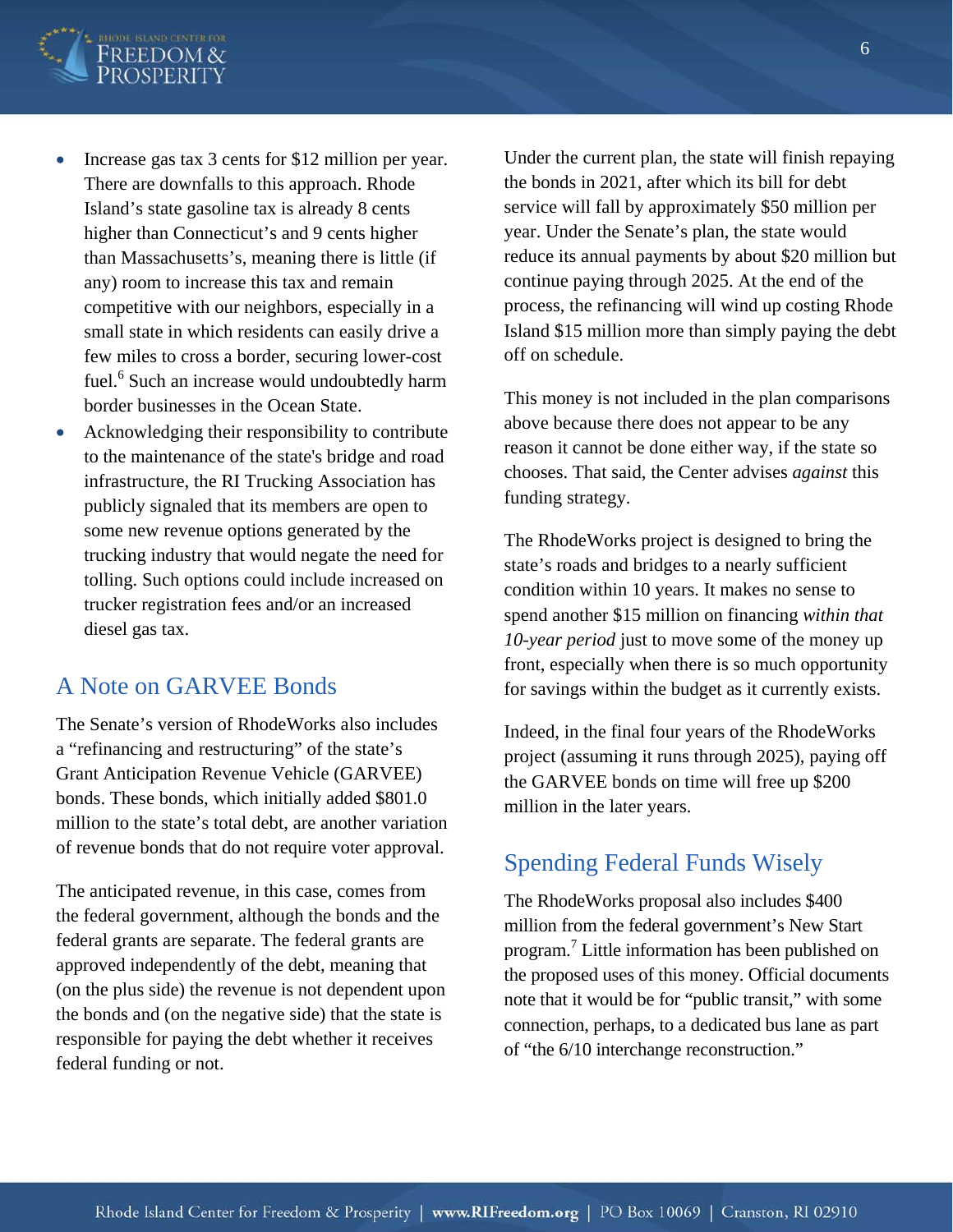

Government entities can request New Start funds for anything from bus lanes to bike lanes to rail lines. Any such projects should be fully detailed and publicly vetted before the state commits to them in order to create jobs for labor-union-dominated construction companies. Rail lines, for example, can be controversial, and a dedicated bus lane might not only devour financial resources that federal taxpayers can ill afford, but it may also squander physical highway acreage that could be used to alleviate traffic, developed in other ways, or left as attractive open space.

# **CONCLUSION**

 $\overline{a}$ 

As an important priority for the Ocean State, the significant project of upgrading bridges and roads should merit consideration of multiple funding options. The governor's RhodeWorks plan for bonding and tolling represents one approach — a special-interest-friendly approach. Conversely, our Center's Pay as You Go plan represents a 180 degree opposite approach and is taxpayer friendly.

The goal should be to identify the most costefficient approach for Rhode Island taxpayers and businesses that will fund upgrades to and utilize these bridges and roads. The special interest goals of the insider class should not be of major concern. Any plan to increase the state's debt should:

- Not be the primary funding vehicle
- Be used only to bridge short-term gaps in funding, where practical advancement of the project requires large up-front payments
- Be approved by the voters of Rhode Island via special referenda

The practice of looking to the private sector and the general public as the sole source of funding for special projects is a practice that has contributed to the Ocean State's last-place business climate … and must end. Achieving that practice by committing the state to long-term debt is contributing to impossible budgets. Entering into that debt without voter approval is unconscionable.

Exercising some measure of budget discipline, prioritizing spending for some programs over others, is a practice Rhode Island lawmakers must begin to adopt.

<sup>&</sup>lt;sup>1</sup> "Fat Tuesday = Fat Rhode Island." RI Center for Freedom & Prosperity. March 3, 2014. Available at: rifreedom.org/2014/03/fat-tuesday-fat-rhode-island (Accessed 7/8/15)

<sup>&</sup>lt;sup>2</sup> David Hartgen, M. Gregory Fields, and Baruch Feigenbaum, "21<sup>st</sup> Annual Report on the Performance of State Highway Systems (1984-2012)." Reason Foundation. September 2014. Available at: reason.org/files/21st\_annual\_highway\_report.pdf (Accessed 7/8/15)

<sup>3</sup> Arlene Violet, "DOT problems bigger than bridges." *The Valley Breeze.* July 1, 2015. Available at: www.valleybreeze.com/2015-06-30/north-providence/arlene-violet-dot-problems-bigger-bridges (Accessed 7/8/15)

<sup>&</sup>lt;sup>4</sup> "Two-thirds of Respondents Want Tax Dollars To Go To Roads Rather Than Corporate Welfare." Mackinac Center for Public Policy. June 16, 2015. Available at: www.mackinac.org/21417 (Accessed 7/8/15)